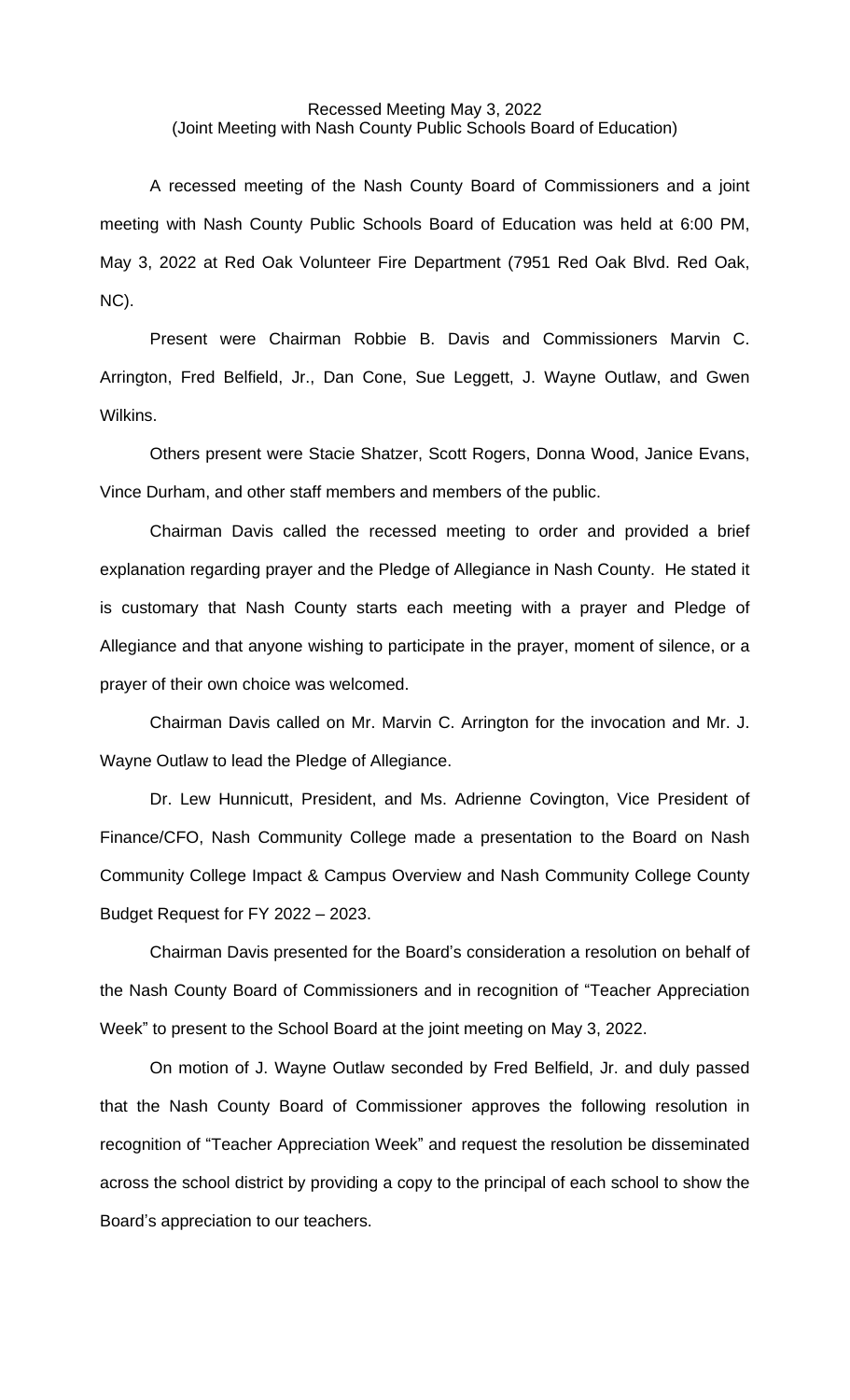## NASH COUNTY RESOLUTION TO EXPRESS SINCERE GRATITUDE TO ALL TEACHERS WHO ENTHUSIASTICALLY DEDICATE THEMSELVES TO THE FUTURE AND WELL-BEING OF OUR STUDENTS, TO RECOGNIZE "TEACHER APPRECIATION WEEK," AND TO ENCOURAGE CITIZENS IN NASH COUNTY TO HONOR THE NUMEROUS, VITAL CONTRIBUTIONS OF OUR OUTSTANDING TEACHERS.

WHEREAS, the success of our children and communities and the prosperity of our County are significantly influenced by the exemplary teachers throughout the Nash County Public School System who dedicate their talents and minds to helping ensure that our schools and our young people excel; and

WHEREAS, the knowledge, support, and skills our teachers provide students will positively impact generations for years to come; and

WHEREAS, Nash County teachers challenge students to meet academic standards, while also teaching them to apply what they learn, utilizing critical thinking and problem solving; and

WHEREAS, in our complex and rapidly changing world, teachers lay a foundation for success by aiding in the development of the students' creative thinking, collaboration, and communication skills; and

WHEREAS, teachers dedicate countless hours preparing lessons, evaluating progress, counseling and coaching students to ensuring their academic, social, and emotional wellbeing; and

WHEREAS, striving to instill within their students a lifelong love of learning, teachers encourage their students to achieve their goals while recognizing that each student has unique strengths and needs; and

WHEREAS, our community recognizes and supports its teachers in educating the children of this community.

NOW, THEREFORE, BE IT RESOLVED that the Nash County Board of Commissioners acknowledges May 2-6, 2022 as Teacher Appreciation Week, and Tuesday May 3, 2022 as Teacher Appreciation Day, and expresses sincere thanks for the work done by teachers; and

BE IT FURTHER RESOLVED that a copy of this resolution be shared with every teacher within the Nash County School System.

Adopted this 3<sup>rd</sup> day of May, 2022

ATTE<del>ST</del> Janice Evans, Clerk to the Board ن پيچ<br>پ

Robbie B. Davis Chairman Nash County Board of Commissioners

Ms. Stacie Shatzer, County Manager made the announcement that Mr. Scott Rogers will be the new Assistant County Manager for Nash County effective May 15, 2022.